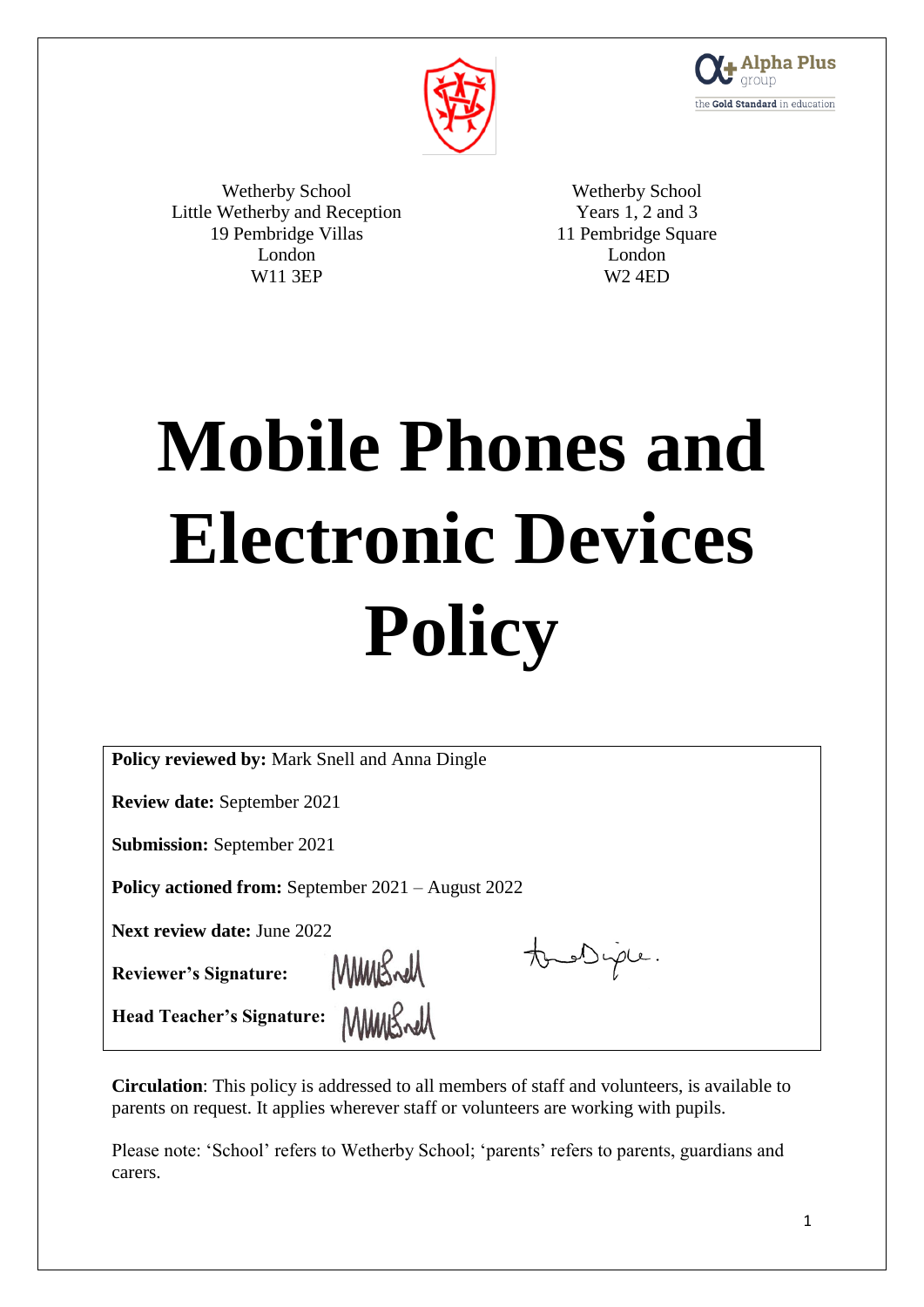



## **Mobile Phone and Electronic Devices Policy**

### **Contents**

- 1) Scope of this policy
- 2) General rules for children
- 3) Searching, screening and confiscation
- 4) General rules for staff and visitors
- 5) Use of cameras
- 6) EYFS settings
- 7) Contact with parents / carers
- 8) Security
- 9) Health & safety considerations
- 10) Alpha Plus phones and devices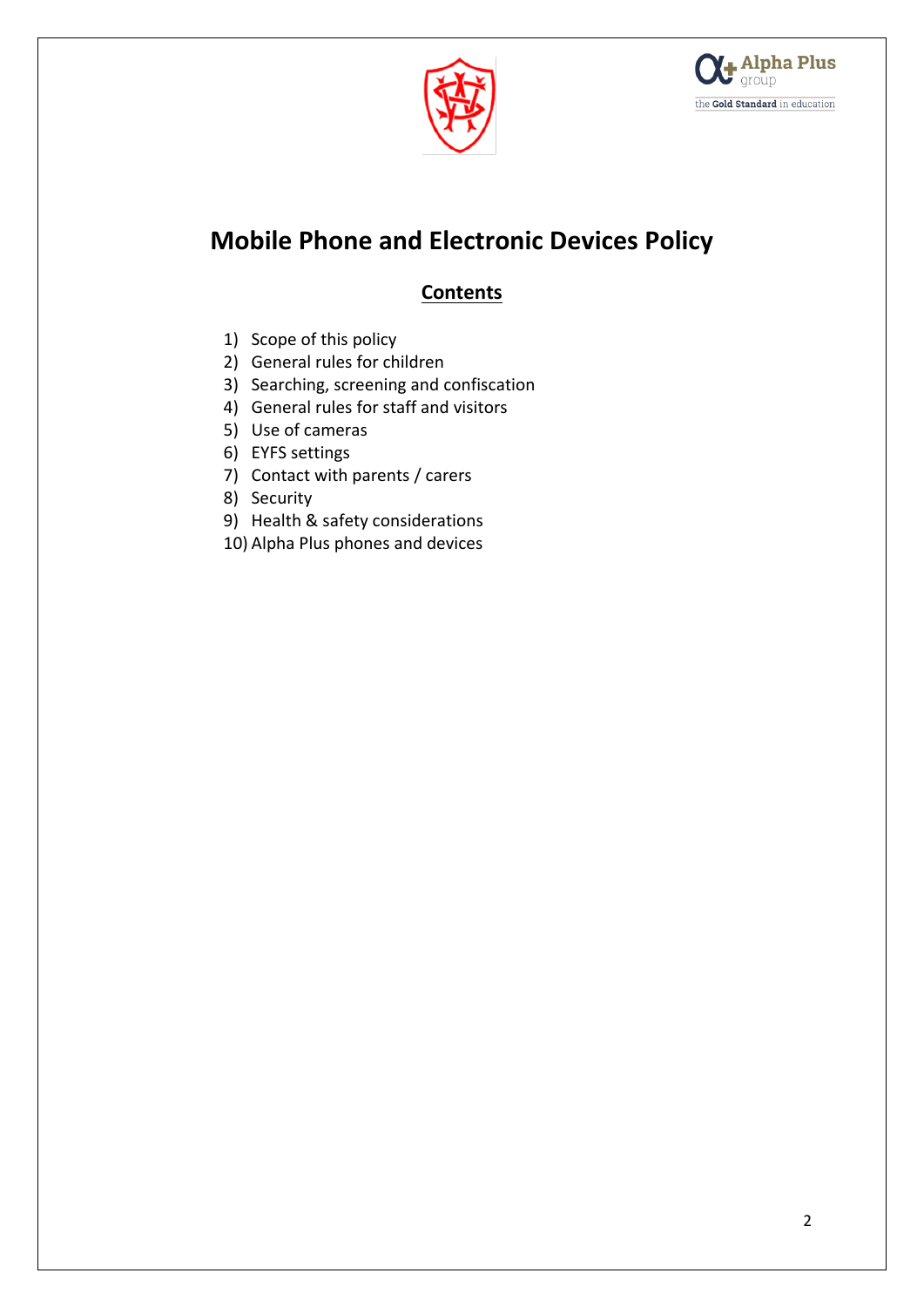



#### **1. Scope of this policy**

The purpose of this policy is to set out general rules about mobile devices and personal electronic devices, and to give staff guidelines regarding the appropriate use of such devices in the course of carrying out their duties.

The responsible, considerate and safe use of mobile phones and portable electronic devices is part of the multi-dimensional, social and behavioural goals which are embedded within our educational and management processes. This policy is part of our strategy for safeguarding children within our care. It complies with *Keeping Children Safe in Education 2021* and should be read in conjunction with our other policies, notably:

- Safeguarding and Child Protection Policy and Procedures
- Online Safety
- Anti-Bullying
- ICT Usage
- Learning for Life (PSHEE)
- Photos and Images
- Social Media

#### **2. General rule for children**

Children are not allowed to bring mobile phones or other personal electronic devices to school including Apple watches or use them in the school. If such devices are brought in, the Headmaster or Deputy Head must be informed and the mobile and / or electronic device must be taken to the school office. This will be stored in the school office until the end of the school day.

#### **3. Searching, screening and confiscation**

Staff authorised by the Headmaster have the right to search for, examine and confiscate any device where they reasonably suspect that the data or file on the device in question has been, or could be, used to cause harm, to disrupt teaching or break the school rules. This will be done in accordance with the Department for Education's guidance: [Searching, screening and confiscation](https://www.gov.uk/government/publications/searching-screening-and-confiscation) (2018). Inappropriate usage will be dealt with consistent with our policies on discipline, behaviour, sanctions and exclusions. Following an examination of an electronic device, the member of staff has the right to erase any data or files, if they think there is a good reason to do so. However, care should be taken not to delete material that might be required in a potential criminal investigation. If a member of staff has reasonable grounds to suspect that a device contains evidence in relation to an offence, they must alert the Headmaster and, where there are safeguarding concerns, the Designated Safeguarding Lead, Anna Dingle The device should then be given to police as soon as is reasonably practicable. Any incidents will be recorded in the online safety log.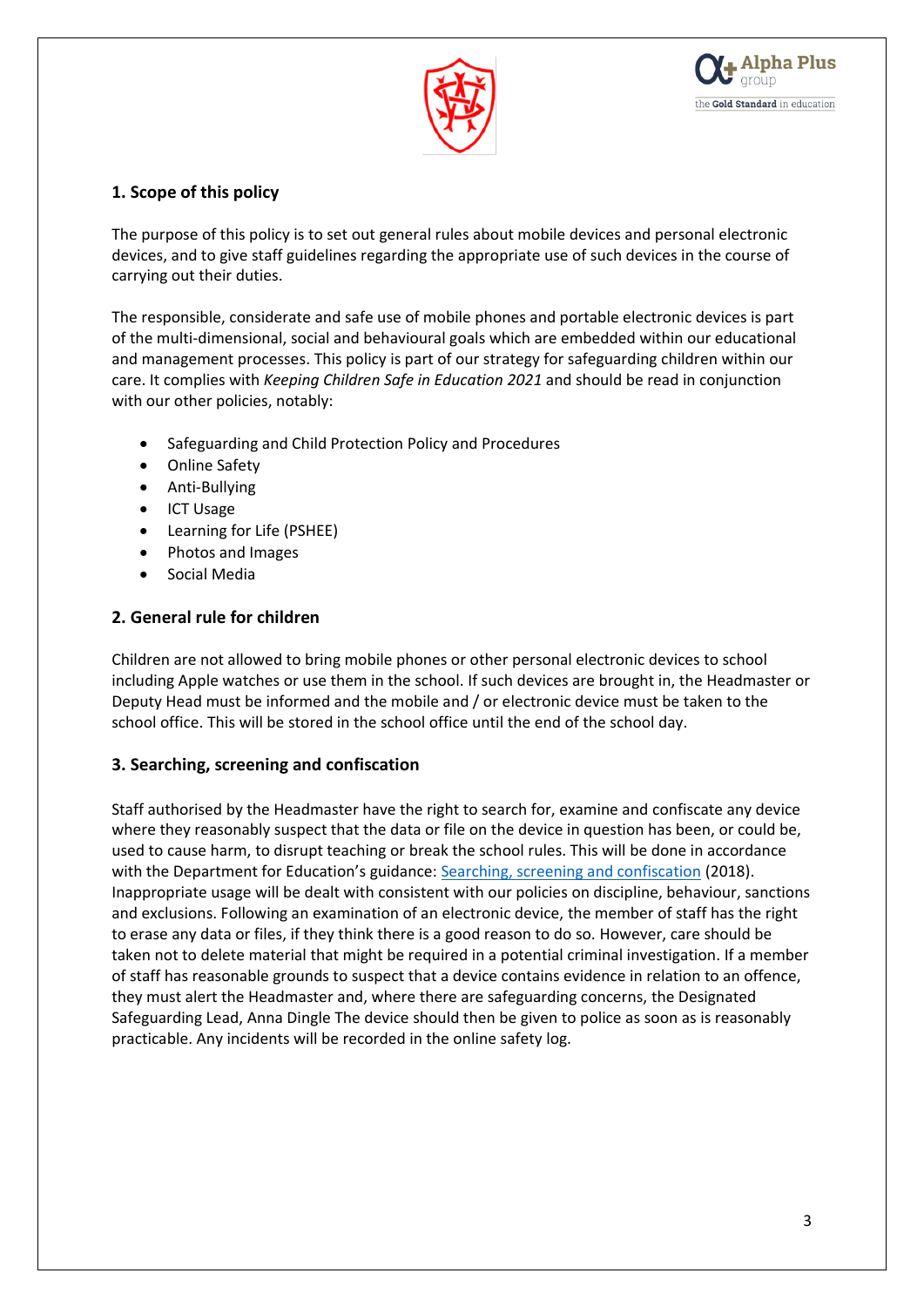



#### **4. General rule for staff and visitors**

The use of personal electronic devices by staff or visitors for any purpose when in the company of children is prohibited<sup>1</sup>. This applies to situations both on-site and off-site (e.g. on trips). When in the presence of children, personal electronic devices should be kept out of sight of pupils (e.g. in a draw, bag or jacket pocket) and set to silent. In an emergency, personal calls can be directed to the school's landline number so that a message can be relayed to the member of staff.

Personal electronic devices may be used when not in the company of pupils. Where they are used, staff should be respectful and considerate towards colleagues and others, and should be mindful of setting an example, e.g. by not being unnecessarily distracted by electronic communications.

Staff must ensure that there is no inappropriate or illegal content on their personal devices. The Head reserves the right to check the contents of a staff-member's devices should there be any cause for concern relating to our responsibilities for the safeguarding of children.

#### **5. Use of cameras**

1

An increasing number of electronic devices now have built-in cameras and have the capability to capture copy and transmit images and other recordings through a range of technologies and formats. Staff must not take or transmit any recording of pupils on any personal device. Only school hardware must be used for this purpose.

No parent or visitor is permitted to use a camera (including a mobile phone's camera facility) whilst on school premises, except for some<sup>2</sup> specific events such as plays, recitals, concerts, sporting events, open days or other promotional events. We strongly advise parents against the publication of any such photographs on the internet (e.g. on social media), and will request parents to remove any such material if we deem it illegal, harmful or inappropriate in any way.

Where appropriate, our policy regarding this matter should be explained clearly to parents by a member of staff before difficult situations arise.

Staff should also be aware that taking photographs of colleagues using personal devices should only happen with the permission of that member of staff.

See our *Photos and Images Policy* and *Social Media Policy* for further information on these matters.

<sup>&</sup>lt;sup>1</sup> A pragmatic and common sense approach must be taken to the interpretation of this rule in the context of evolving technologies. For example, the **Apple Watch** and other wearable devices would technically be in breach of this rule. If staff choose to wear such devices, they must be especially mindful that their professional behaviour is not compromised, either in the quality of their vigilance and supervision of children, or in the example they set to children by avoiding being, or being seen to be, distracted or addicted to message and alert-checking.

<sup>&</sup>lt;sup>2</sup> We reserve the right to prohibit the use of cameras for some events if deemed inappropriate by staff.